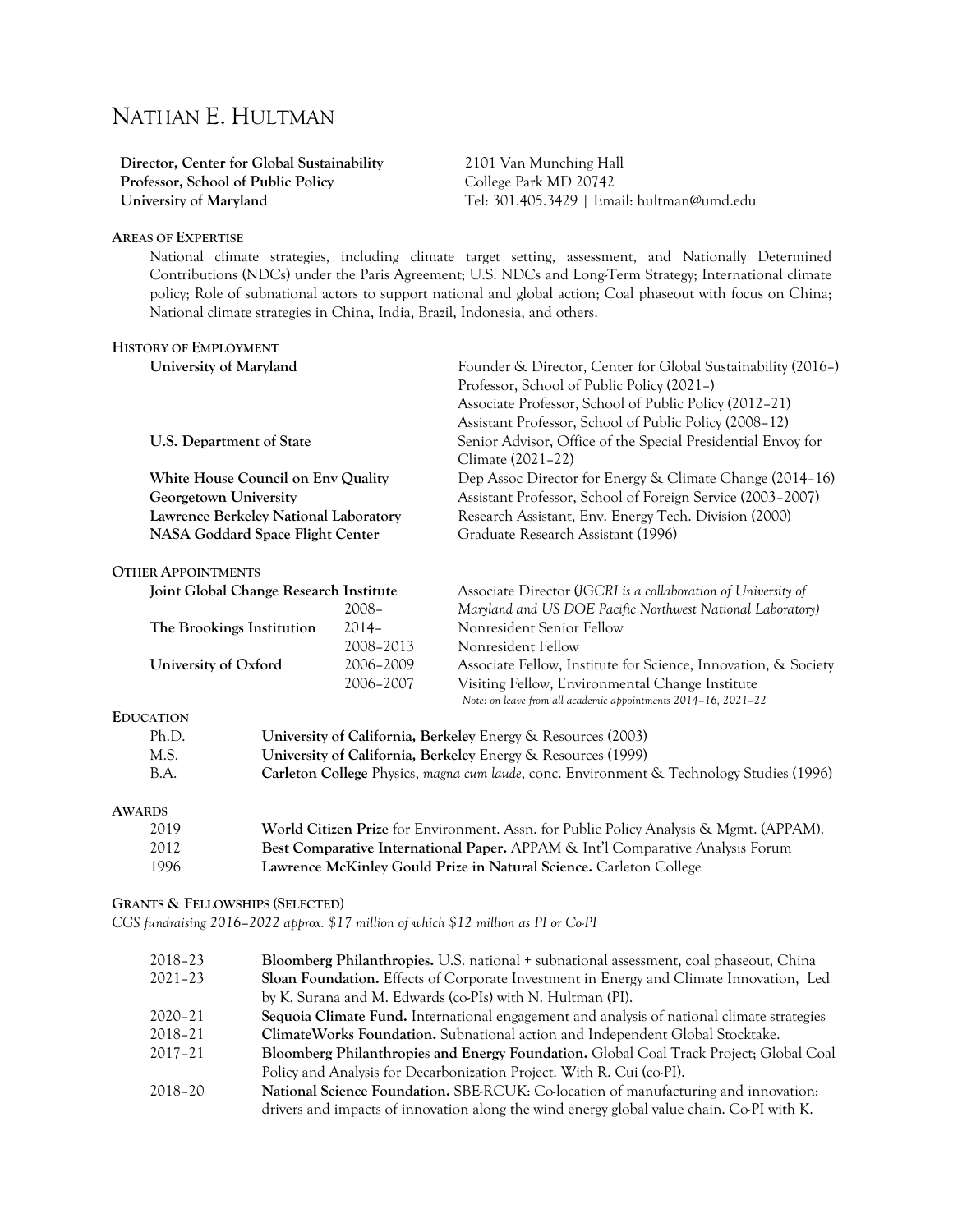| Surana (PI), L. Diaz Anodon, and C. Doblinger.                                                   |
|--------------------------------------------------------------------------------------------------|
| National Science Foundation. NRT-INFEWS: UMD Global STEWARDS (STEM Training                      |
| at the Nexus of Energy, WAter Reuse and FooD Systems). Co-PI with Amy Sapkota (PI), A.           |
| Davis, J. Dubois, X.Z. Liang, J. Meng, S. Micallef, M. Pop, Amir Sapkota.                        |
| National Science Foundation: Hultman, N.E. (PI) CAREER: "Policy for low-carbon                   |
| technology investment: A comparative international perspective on emerging economy               |
| responses to climate change"                                                                     |
| National Science Foundation: Hultman, N.E. (PI) and S. Pulver (PI): "Collaborative               |
| Research: Creating Carbon Markets in Brazil and India: A comparative study of firm               |
| environmental investment decisions under the Clean Development Mechanism."                       |
| National Science Foundation: Hultman, N.E. (PI), L. Clarke, E. Malone, P. Runci,                 |
| "Incorporating institutional, political, and other non-economic drivers in models of large-scale |
| energy transformations to address climate change."                                               |
| <b>NASA Earth Systems Science Graduate Fellowship</b>                                            |
| William and Flora Hewlett Foundation Fellowship                                                  |
| <b>Fulbright Fellowship, Stockholm University, Sweden</b>                                        |
|                                                                                                  |

**PUBLICATIONS IN PEER-REVIEWED JOURNALS** *(current & former students and postdocs underlined)*

- 1. Edwards, M., R. Cui, M. Bindl, **N. Hultman**, K. Mathur, H. McJeon, G. Iyer, J. Song, A. Zhao (2022). Quantifying the regional stranded asset risks from new coal plants under 1.5°C. *Environmental Research Letters*. https://doi.org/10.1088/1748-9326/ac4ec2
- 2. Zhu, M., Y. Qi, **N. Hultman** (2022). Low-carbon energy transition from the commanding heights: how stateowned enterprises have driven China's wind power "miracle." *Energy Research and Social Sciences*. https://doi.org/10.1016/j.erss.2021.102392
- 3. Ou, Y., G. Iyer, L. Clarke, J. Edmonds, A.A. Fawcett, **N. Hultman**, J. McFarland, M. Binsted, R. Cui, C. Fyson, A. Geiges, S. Gonzales-Zuñiga, M.J. Gidden, N. Höhne, L. Jeffery, T. Kuramochi, J. Lewis, M. Meinshausen, Z. Nicholls, P. Patel, S. Ragnauth, J. Rogelj, S. Waldhoff, S. Yu, H. McJeon (2021). Updates to Paris climate pledges improve chances of limiting global warming to well below 2°C. *Science*. 374(6568):693-695. doi: 10.1126/science.abl8976.
- 4. Cui, R., **N. Hultman**, W. Cai, H. McJeon, L. Clarke, J. Yuan. A U.S.-China Coal Phaseout and the Global 1.5-degree Pathway (2021). *Advances in Climate Change Research.* https://doi.org/10.1016/j.accre.2021.09.005
- 5. D.J. van de Ven, M. Westphal, M. Gonzalez-Eguino, A. Gambhir, G. Peters, I. Sognnaes, H. McJeon, **N. Hultman**, K. Kennedy, T. Cyrs, L. Clarke (2021). The impact of U.S. re-engagement in climate on the Paris targets. *Earth's Future*. https://doi.org/10.1029/2021EF002077
- 6. Lamb, R.L., L. Ma, R. Sahajpal, J. Edmonds, **N. Hultman**, R.O. Dubayah, J. Kennedy, G.C. Hurtt (2021). "Geospatial assessment of the economic opportunity for reforestation in Maryland, USA" *Environmental Research Letters.* https://doi.org/10.1088/1748-9326/ac109a
- 7. He, L. and **N. Hultman** (2021). "Urban agglomerations and cities' capacity in environmental enforcement and compliance." *Journal of Cleaner Production*. 313: 127585. https://doi.org/10.1016/j.jclepro.2021.127585
- 8. Edmonds, J., S. Yu, D. Forrister, J. Aldy, **N. Hultman**, R. Cui, S. Waldhoff, L. Clarke, H. McJeon (2021). "How much could Article 6 enhance Nationally Determined Contribution ambition toward Paris Agreement goals through economic efficiency?" *Climate Change Economics* 2150007. DOI 10.1142/S201000782150007X
- 9. Lamb, R.L., G. Hurtt, T.J. Boudreau, E. Campbell, E. Sepúlveda Carlo, H.-H. Chu, J. de Mooy, R.O. Dubayah, D. Gonsalves, M. Guy, **N. Hultman**, S. Lehman, B. Leon, A. Lister, C. Lynch, L. Ma, C.R. Martin, N.P. Robbins, A. Rudee, C. E Silva, C. Skoglund, H. Tang (2021). "Context and future directions for integrating forest carbon into sub-national climate mitigation planning in the RGGI region of the U.S." *Environmental Research Letters.* 16 063001.
- 10. Chan, S., I. Boran, H. van Asselt, P. Ellinger, M. Garcia, T. Hale, L. Hermwille, K. Liti Mbeva, A. Mert, C. B. Roger, A. Weinfurter, O. Widerberg, P, Bynoe, V. Chengo, A. Cherkaoui, T. Edwards, M. Gütschow, A. Hsu, **N. Hultman**, D. Levaï, S. Mihnar, S, Posa, M. Roelfsema, B. Rudyk, M. Scobie, M. Kumar Shrivastava (2021). "Climate Ambition and Sustainable Development for a New Decade: A Catalytic Framework." *Global Policy* https://doi.org/10.1111/1758-5899.12932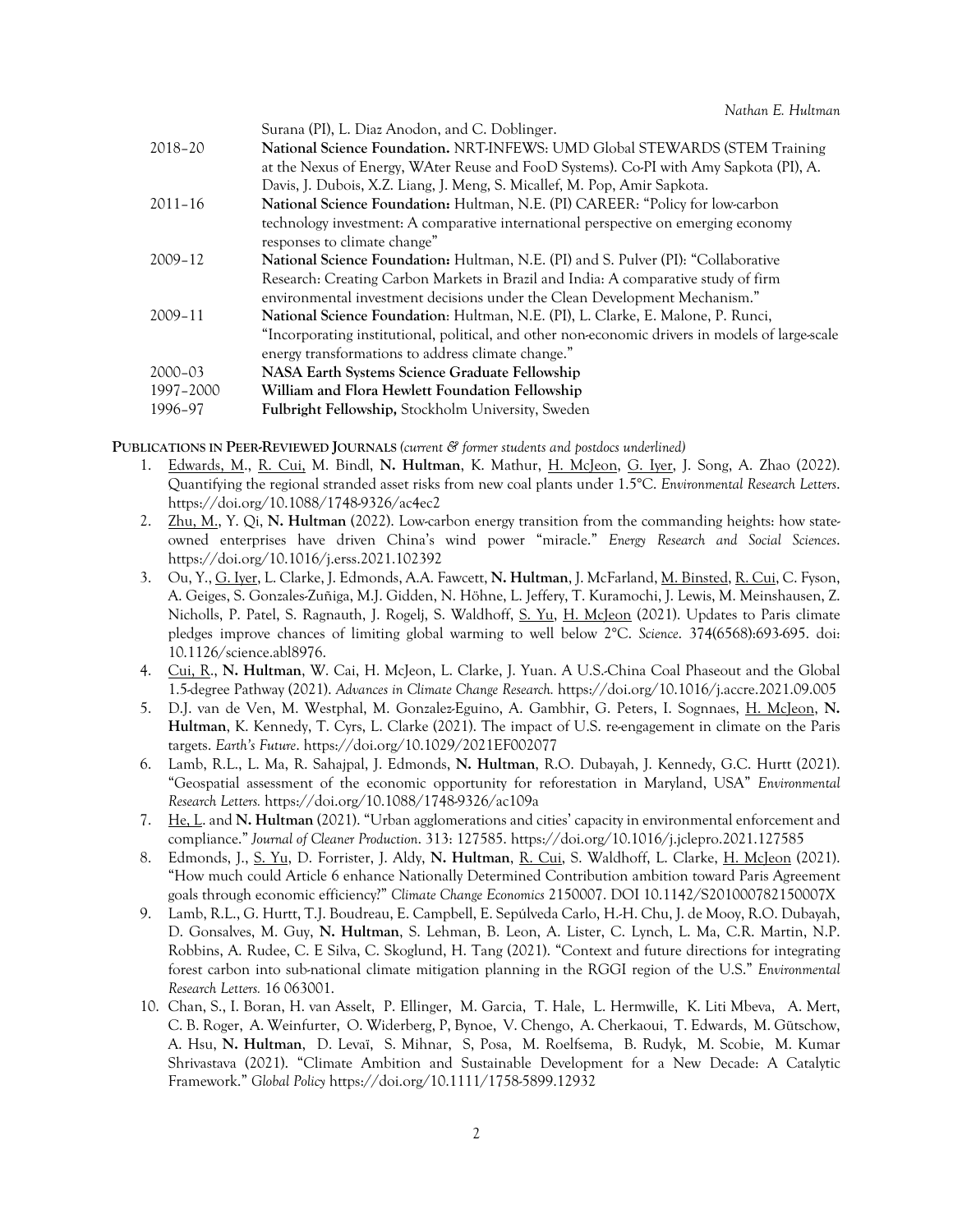- 11. Cui, R.Y., **N. Hultman**, K. Jiang, D. Cui, H. McJeon, S. Yu, M. Edwards, A. Sen, K. Song, C. Bowman, L. Clarke, J. Kang, F. Yang, J. Yuan, W. Zhang (2021). "A plant-by-plant strategy for high-ambition coal power phaseout in China." *Nature Communications* 12:1468. https://doi.org/10.1038/s41467-021-21786-0
- 12. Cropper, M., R. Cui, S. Guttikunda, **N. Hultman**, P. Jawahar, Y. Park, X. Yao, X. Song (2021). "The Mortality Impacts of Current and Planned Coal-Fired Power Plants in India." *Proceedings of the National Academy of Sciences* 118 (5) e2017936118; https://doi.org/10.1073/pnas.2017936118
- 13. **Hultman, N.,** L. Clarke, C. Frisch, K. Kennedy, H. McJeon, T. Cyrs, P. Hansel, P. Bodnar, M. Manion, M.R. Edwards, R. Cui, C. Bowman, J. Lund, M. Westphal, A. Clapper, J. Jaeger, A. Sen, J. Lou, D. Saha, W. Jaglom, K. Calhoun, K. Igusky, J. deWeese, K. Hammoud, J.C. Altimirano, M. Dennis, C. Henderson, G. Zwicker, J. O'Neill (2020). "Fusing national and sub-national climate action is central to rapid near-term decarbonization: The case of the United States." *Nature Communications* 11:5255 https://doi.org/10.1038/s41467-020-18903-w
- 14. Surana, K., C. Doblinger, L. Diaz Anodon, **N. Hultman** (2020). "Technology complexity affects the emergence and evolution of wind manufacturing locations along global value chains." *Nature Energy* 5: 811–821. https://doi.org/10.1038/s41560-020-00685-6
- 15. **Hultman, N.**, J. Lou, and S. Hutton (2020). "A review of community co-benefits of the Clean Development Mechanism (CDM)." *Environmental Research Letters* 15:5. doi: 10.1088/1748-9326/ab6396
- 16. Cui, R.Y., **N. Hultman**, M. Edwards, L. He, A. Sen, K. Surana, H. McJeon, G. Iyer, P. Patel, S. Yu, T. Nace, C. Shearer (2019). "Quantifying operational lifetimes for coal power plants under the Paris goals." *Nature Communications* 10: 4759. https://doi.org/10.1038/s41467-019-12618-3
- 17. Hsu, A., N. Höhne. T Kuramochi, M. Roelfsema, A. Weinfurter, Y. Xie, K. Lütkehermöller, S. Chan, J. Corfee-Morlot, P. Drost, P. Faria, A. Gardiner, D.J. Gordon, T. Hale, **N. Hultman**, J. Moorhead, S. Reuvers, J. Setzer, N. Singh, C. Weber, O. Widerberg (2018). "A research roadmap for quantifying non-state and subnational climate mitigation action." *Nature Climate Change* 9:11-17.
- 18. Iyer, G., K. Calvin, L. Clarke, J. Edmonds, **N. Hultman**, C. Hartin, H. McJeon, J. Aldy, B. Pizer (2018). "Implications of sustainable development considerations for comparability across NDCs." *Nature Climate Change* 8:124–129.
- 19. Malone, E.L., **N. Hultman**, K. Anderson, V. Romeiro (2017). "Stories about Ourselves: How national narratives influence the diffusion of large-scale energy technologies." *Energy Research & Social Science* 31:70-76. doi:10.1016/j.erss.2017.05.035
- 20. Iyer, G.C., L.E. Clarke, J.A. Edmonds, **N. Hultman**, "Do national-level policies to promote low-carbon technology deployment pay off for the investor countries?" (2016). *Energy Policy* 98:400-411. doi:10.1016/j.enpol.2016.08.017
- 21. Dutta, V., P. Dasgupta, **N. Hultman**, G. Gadag (2016). "Evaluating expert opinion on India's climate policy: opportunities and barriers to low-carbon inclusive growth." *Climate and Development* doi: 10.1080/17565529.2015.1067181
- 22. Fawcett, A.A., G.C. Iyer, L.E. Clarke, J.A. Edmonds, **N.E. Hultman**, H.C. McJeon, J. Rogelj, R. Schuler, J. Alsalam, G.R. Asrar, J. Creason, M. Jeong, J. McFarland, A. Mundra, W. Shi (2015). "Can Paris Pledges Avert Severe Climate Change?" *Science* 350(6265):1168-1169 doi: 10.1126/science.aad5761
- 23. Iyer, G.C., J.A. Edmonds, L.E. Clarke, G.R. Asrar, **N. Hultman**, M. Jeong, A. Mundra, W. Shi, J. Alsalam, J. Creason, A.A. Fawcett, J. McFarland, H.C. McJeon (2015). "The contribution of Paris to limit global warming to 2°C." *Environmental Research Letters.* 10(125002). doi: 10.1088/1748-9326/10/12/125002
- 24. Iyer, G.C., L.E. Clarke, J.A. Edmonds, B.P. Flannery, **N. Hultman**, H.C. McJeon, D.G. Victor (2015), "Improved Representation of Investment Decisions in Integrated Assessment Models." *Nature Climate Change*. 5(36–440) doi:10.1038/nclimate2553
- 25. Iyer, G.C., **N.E. Hultman**, J. Eom, H. McJeon, P. Patel, L. Clarke (2015). "Diffusion of low-carbon technologies and the feasibility of long-term climate targets." *Technological Forecasting and Social Change*. DOI: 10.1016/j.techfore.2013.08.025
- 26. Iyer, G.C., L. E. Clarke, J. A. Edmonds, **N.E. Hultman**, and H.C. McJeon (2015), "Long-term payoffs of nearterm low-carbon deployment policies." *Energy Policy*, *86*, 493–505, doi:10.1016/j.enpol.2015.08.004.
- 27. Iyer, G.C., **N. Hultman**, S. Fetter, S.H. Kim (2014). "Implications of small modular reactors for climate change mitigation." *Energy Economics* 45: 144–154. DOI: 10.1016/j.eneco.2014.06.023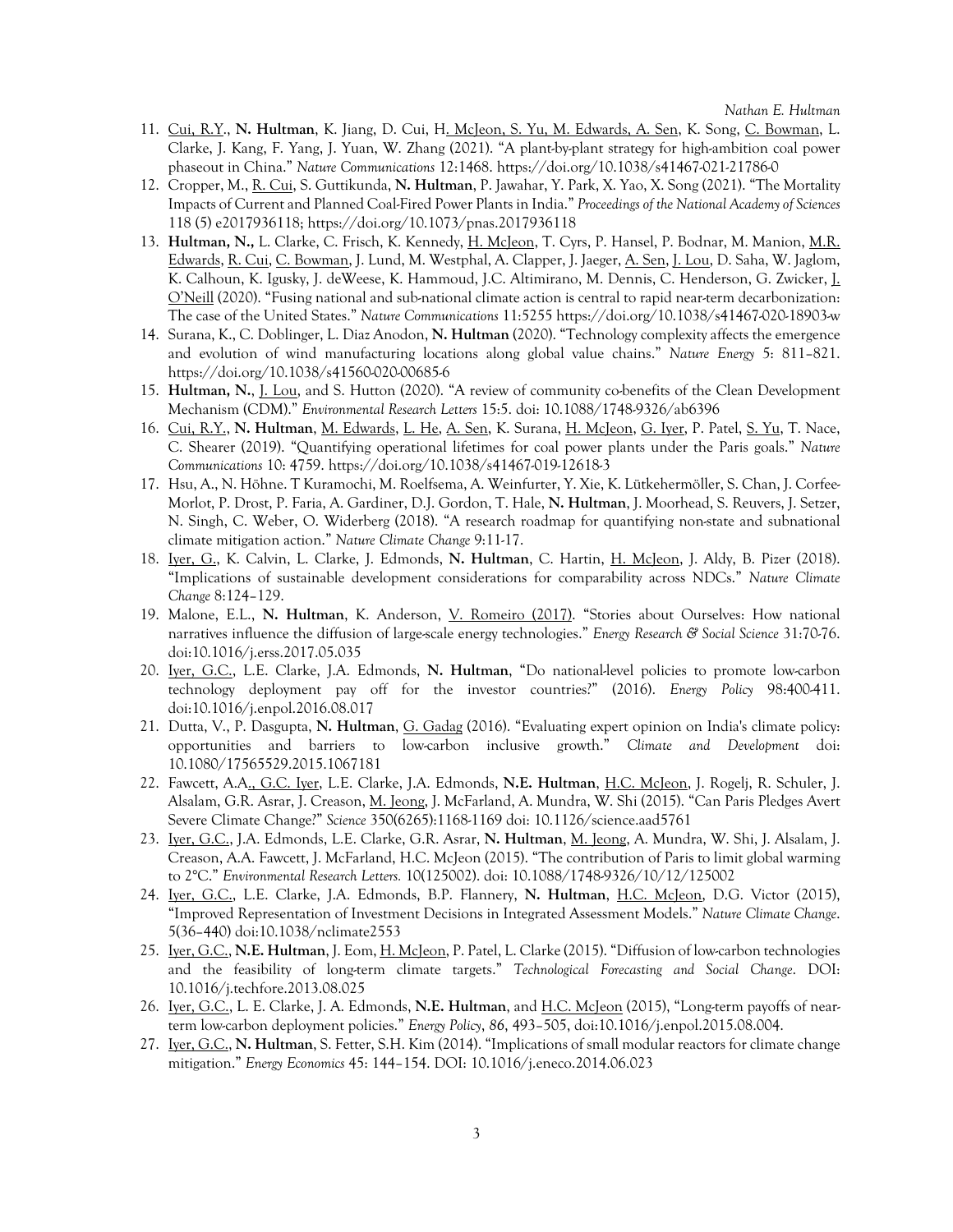- 28. **Hultman, N.**, E.L. Malone, E.L., P. Runci, G. Carlock, K. Anderson (2012). "Factors in low-carbon energy transformations: Comparing nuclear and bioenergy in Brazil, Sweden, and the U.S." *Energy Policy* 40:131–146. doi:10.1016/j.enpol.2011.08.064
- 29. **Hultman, N.**, E. Sulle, C. Ramig, S. Sykora-Bodie (2012). "Biofuels Investments in Tanzania: Policy Options for Sustainable Business Models." *Journal of Environment & Development* 21(3) 339–361.
- 30. **Hultman, N.**, S. Pulver, R. Deshmukh, L. Guimarães, and J. Kane (2012). "Carbon market risks and rewards: Firm perceptions of CDM investment decisions in Brazil and India." *Energy Policy* 40: 90–102. https://doi.org/10.1016/j.enpol.2010.06.063
- 31. **Hultman, N.**, D. Rebois, M. Scholten, C. Ramig (2011). "The greenhouse gas footprint of unconventional gas for electricity generation." *Environmental Research Letters* 6(04408): 1–9. doi:10.1088/1748-9326/6/4/044008.
- 32. **Hultman, N.**, S. Pulver, S. Pacca, S. Saran, L. Powell, V. Romeiro, T. Benney (2011). "Carbon Markets and Low-carbon Investment in Emerging Economies." *Energy Policy,* 39: 6698–6700. DOI: 10.1016/j.enpol.2011.08.006.
- 33. **Hultman, N.** (2011). "The Political Economy of Nuclear Energy." (Invited). *Wiley Interdisciplinary Reviews: Climate Change* 2(3) 397-411. DOI 10.1002/wcc.113
- 34. **Hultman, N.**, Hassenzahl, D.M., and Rayner, S. (2010). "Climate Risk." (Invited). *Annual Reviews of Environment and Resources*, 35: 283-303.
- 35. Pulver, S., **N. Hultman**, and L. Guimaraes. "The CDM, carbon markets, and environmental entrepreneurship in Brazil's sugar sector." (2010). *Climate and Development* 2: 248–262*.*
- 36. Bozmoski, A. and **N. Hultman** (2010). "Carbon-forestry in Rural Tanzania: Local & Institutional Perceptions of Risk & Benefit in Pursuit of CDM Approval." *Journal of Environment and Development* 19: 4-27.
- 37. **Hultman, N.**, Emily Boyd, J. Timmons Roberts, John Cole, Esteve Corbera, Johannes Ebeling, Katrina Brown, and Diana M. Liverman (2009), "How can the Clean Development Mechanism better contribute to sustainable development?" *Ambio* 38(2): 120-122.
- 38. Boyd,E., **N. Hultman**, J.T. Roberts, E. Corbera, J. Cole, A. Bozmoski, J. Ebeling, R. Tippman, K. Brown, D.M. Liverman (2009). "Reforming the Clean Development Mechanism for Sustainable Development: Lessons learned and future prospects." *Environmental Science & Policy* 12(3): 820-831.
- 39. **Hultman, N.** and J.G. Koomey (2007). "The risk of surprise in energy technology costs." *Env. Research Letters* 2 (034002): 1-6.
- 40. Koomey, J.G. and **N. Hultman** (2007). "A Reactor-level analysis of busbar costs for U.S. nuclear plants, 1970- 2005." *Energy Policy* 35(11): 5630-5642. doi:10.1016/j.enpol.2007.06.005.
- 41. **Hultman, N.**, J.G. Koomey, and D.M. Kammen (2007). "What history can teach us about the future costs of nuclear power." *Env. Science & Technology*, 41(7): 2088–2093.
- 42. **Hultman, N.** (2006). "Geographic Diversification of Carbon Risk**:** A Methodology for Assessing Carbon Investments using Eddy Correlation Measurements." *Global Environmental Change* 16: 58-72.
- 43. **Hultman, N.** and A.S. Bozmoski (2006). "The Changing Face of Normal Disaster: Risk, Resilience, and Natural Security in a Changing Climate." *Journal of International Affairs*, 59 (2): 25-41.
- 44. **Hultman, N.** (2006). "Worth More than Good Advice: Lessons of Hurricane Katrina for Development in a Changing Climate." *Georgetown Journal of Public Policy* 11(1): 47-56.
- 45. **Hultman, N.** (2004). "Emerging Carbon Markets and the Future of Climate Policy." *Georgetown Journal of International Affairs*, Winter/Spring, 5(1): 107-113.
- 46. Law, B.E., A.H. Goldstein, P.M. Anthoni, M.H. Unsworth, J.A. Panek, M.R. Bauer, J.M. Fracheboud, **N.**  Hultman. (2001) "CO<sub>2</sub> and water vapor exchange by young and old ponderosa pine ecosystems during a drought year." *Tree Physiology*, 21, 299–308.
- 47. Baer, P., J. Harte, B. Haya, A.V. Herzog, J. Holdren, **N. Hultman**, D.M. Kammen, R.B. Norgaard, and L. Raymond (2000). "Climate change: Equity and greenhouse gas responsibility." *Science* 289 (5488): 2287.
- 48. Goldstein, A.H., **N. Hultman**, J.M. Fracheboud, M.R. Bauer, J.A. Panek, M. Xu, Y. Qi, A.B. Guenther, W. Baugh (2000). "Effects of climate variability on the carbon dioxide, water, and sensible heat fluxes above a ponderosa pine plantation in the Sierra Nevada (CA)." *Agricultural and Forest Meteorology* 101(2-3):113–129.
- 49. Bauer, M.R., J.A. Panek, **N. Hultman**, and A.H. Goldstein (2000) "Ozone deposition to a ponderosa pine plantation in the Sierra Nevada Mountains (CA): a comparison of two different climatic years." *J. Geophys. Res*., 105(D17): 22123–22136.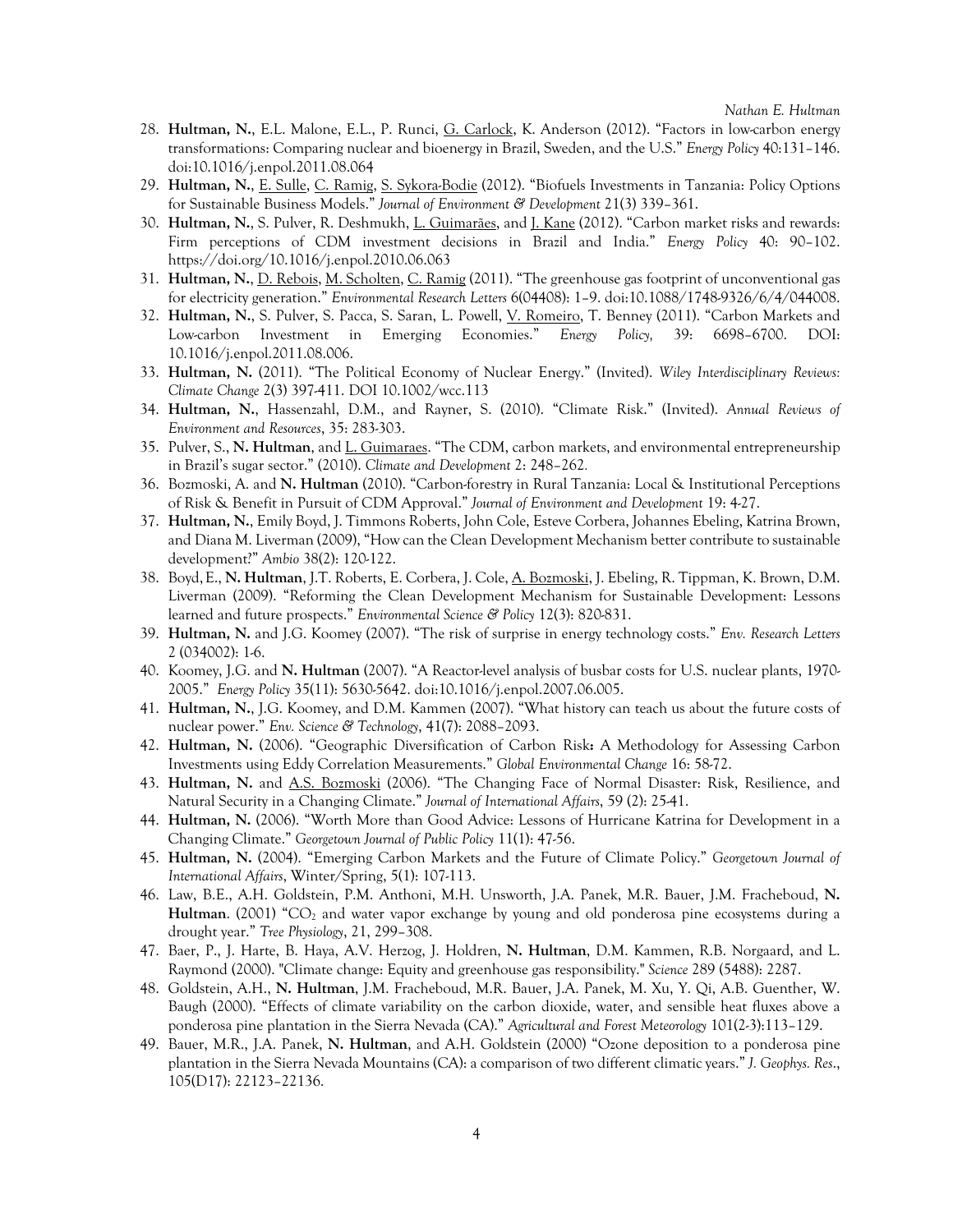#### **REPORTS AND PAPERS (SELECTED)**

- 1. Zhu, M. V. Chaturvedi, **N. Hultman**, L. Clarke (2021). Measuring Political Economy Progress toward Global Warming Goals. College Park, MD: Center for Global Sustainability at the University of Maryland for the Independent Global Stocktake. 20 pp. Available at www.independentgst.org.
- 2. K. Kennedy, W. Jaglom, **N. Hultman**, E. Bridgwater, R. Mendell, H. Leslie-Bole, L. Rowland, E. McGlynn, T. Massey-Green, T. Cyrs, L. Clarke, H. McJeon, A. Zhao, J. O'Neill, R. Gasper, J. Feldmann, K. O'Keefe, S. Kennedy, J. Zhao, and H. Kazanecki (2021). Blueprint 2030: An All-In Climate Strategy for Faster, More Durable Emissions Reductions. Bloomberg Philanthropies with World Resources Institute, Center for Global Sustainability, and Rocky Mountain Institute. Available at: https://www.americaisallin.com/wpcontent/uploads/2021/09/blueprint-2030-report.pdf
- 3. Climate Advisers and Center for Global Sustainability with UK Government (2021). *U.S. Green Economy Report: Analysis of the current and future potential for the US green economy across 25 key states*. By N. McCarthy, M. Piotrowski, C. Langley, K. Surana, L. Clarke, **N. Hultman**, N. Purvis, et al. National Report plus 25 State Reports and Technical Appendix. Available at: https://usgreeneconomy.com/
- 4. **Hultman, N.**, K. Kennedy, L. Clarke, H. McJeon, T. Cyrs, J. O'Neill, A. Zhao, J. Behrendt, W. Jaglom, T. McGarvey, J. Feldmann, R. Cui, K. O'Keefe (2021). "An All-In climate strategy can cut U.S. emissions by 50% by 2030." America Is All In with University of Maryland Center for Global Sustainability, World Resources Institute, Rocky Mountain Inst., & Bloomberg Philanthropies. (7 pp. plus Technical Appendix). Available at: https://www.americaisallin.com/wp-content/uploads/2021/04/all-in-climate-strategy-report2021rd3-3.pdf
- 5. **Hultman, N.**, L. Clarke, H. McJeon, R. Cui, P. Hansel, E. McGlynn, K. O'Keefe, J. O'Neill, C. Wanner, A. Zhao (2021). "Charting an ambitious U.S. NDC of 51% reductions by 2030." Center for Global Sustainability Working Paper (7 pp. plus Technical Appendix). Available at: https://cgs.umd.edu/sites/default/files/2021- 03/Working%20Paper\_ChartNDC\_Feb2021.pdf
- 6. **Hultman, N.**, K. Kennedy, T. Cyrs, W. Jaglom, C. Frisch, L. Clarke, A. Light (2021). "An All-In National Climate Strategy to Deliver Ambitious, Robust, and Credible U.S. Action" America Is All In with University of Maryland Center for Global Sustainability, World Resources Institute, Rocky Mountain Institute, & Bloomberg Philanthropies. Available at: https://www.americaisallin.com/wp-content/uploads/2021/02/allin-national-climate-strategy.pdf
- 7. **Hultman, N.** (2020). "Building an ambitious and robust U.S. climate target: A comprehensive process to catalyze national and subnational climate action for the next NDC." Brookings & Center for Global Sustainability. Brookings Global Economy & Development Working Paper 146, 30 pp. Available at: https://www.brookings.edu/research/building-an-ambitious-and-robust-us-climate-target/
- 8. Fu, S., X. Du, L. Clarke, S. Yu, Z. Feng, X. Wang, L. Chen, Z. Yang, J. Liu, L. Yang, Forsell, F. Guo, V. Krey, M. Chen, K. Wang, Q. Chai, Q. Zhang, R. Cui, **N. Hultman**, J. Lou, J. Song (2020). "Synthesis Report 2020 on China's Carbon Neutrality: China's New Growth Pathway: from the 14th Five Year Plan to Carbon Neutrality." Energy Foundation China, Beijing, China. Available at: https://www.efchina.org/Reports-en/report-lceg-20201210-en.
- 9. Hale, T. and **N. Hultman** (2020). 'All in' climate diplomacy: How a Biden-Harris administration can leverage city, state, business, and community climate action. Brookings Global Economy & Development Working Paper 147, 12 pp. Available at: https://www.brookings.edu/research/all-in-climate-diplomacy-how-a-bidenharris-administration-can-leverage-city-state-business-and-community-climate-action/
- 10. R. Cui, J. Song, **N. Hultman**, D. Cui, M. Edwards, H. McJeon (2020). Implications of Continued Coal Builds in the 14th Five-Year Plan of China. Center for Global Sustainability, 15 pp. https://cgs.umd.edu/researchimpact/publications/implications-continued-coal-builds-14th-five-year-plan-china-eng
- 11. Cui, R., **N. Hultman**, K. Jiang, H. McJeon, S. Yu, D. Cui, M. Edwards, A. Sen, K. Song, C. Bowman, L. Clarke, J. Kang, F. Yang, J. Yuan, W. Zhang (2020). "A High Ambition Coal Phaseout in China: Feasible Strategies through a Comprehensive Plant-by-Plant Assessment." Center for Global Sustainability: College Park, Maryland. 37 pp. Available in English and Chinese at StateOfGlobalCoal.org.
- 12. Jaglom, W., C. Frisch, K. Kennedy, L. Clarke, **N. Hultman**, T. Cyrs, J. Lund, D. Saha, J. Feldmann, C. Bowman, J. O'Neill, M. Campton, M. Herbert, L. Calle, A. Light, P. Bodnar (2020). *Delivering on America's Pledge: Achieving Climate Progress in 2020.* The America's Pledge Initiative on Climate Change. Published by Bloomberg Philanthropies with Rocky Mountain Institute, University of Maryland Center for Global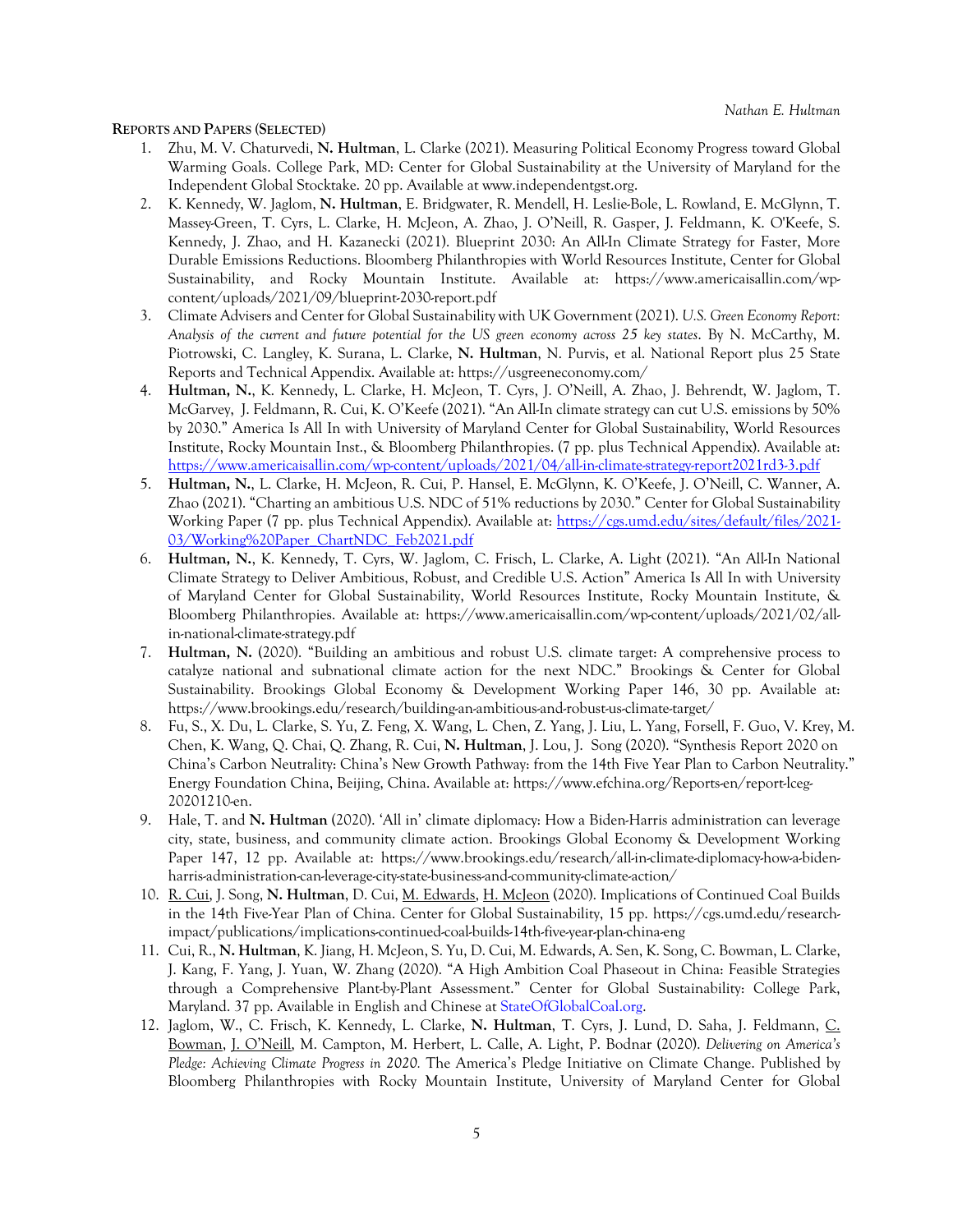Sustainability, and World Resources Institute. 81 pp. Available at: https://www.americaisallin.com/reportsnews/

- 13. **Hultman, N.**, C. Frisch, L. Clarke, K. Kennedy, P. Bodnar, P. Hansel, T. Cyrs, M. Manion, M. Edwards, J. Lund, C. Bowman, J. Jaeger, R. Cui, A. Clapper, A. Sen, D. Saha, M. Westphal, W. Jaglom, J.C. Altamirano, H. Hashimoto, M. Dennis, K. Hammoud, C. Henderson, G. Zwicker, M, Ryan, J. O'Neill, E. Goldfield (2019). *Accelerating America's Pledge: Going All-In to Build a Prosperous, Low-Carbon Economy for the United States.* New York: The America's Pledge Initiative on Climate Change and Bloomberg Philanthropies, with the University of Maryland Center for Global Sustainability, Rocky Mountain Institute, and World Resources Institute. 156 pp. consisting of 94 pp. Report, 62 pp. Tech Appx. Available at: https://www.americaisallin.com/reports-news/
- 14. **Hultman, N.**, K. Calhoun, P. Bodnar, K. Kennedy, M. Manion, P. Hansel, T. Crys, K. Igusky, C. Bowman, J. DeWeese, A. Sen, J. Lou, K. Chen, J.Y. Akopian, S. Russell, N. Keohane, D. Francis, D. Ribeiro, W. Berg, S. Smarripas, S. Vaidyanathan, P. Kiely, C. Jiang, M. Brownstein, M. Watson, J. Peress, D. Lyon, Mulligan, T. Clevenger, J. Thwaites, H. Hull, A. Benn, E. Franconi, E.J. Klock-McCook, M. Liebman, W. Krawczyk, J. Frech, F. Sanchez, A. Prada, A. Clapper, L. Cervantes Valdivieso, Z. Abdullah, I. van der Vlugt, J. Crowe, E. Waggoner, G. Stevens, M. Gordon, E. Messer, N. Veilleux, J. Koo. (2018). *Fulfilling America's Pledge: How States, Cities and Businesses are Leading the United States to a Low-Carbon Future.* New York: The America's Pledge Initiative on Climate Change and Bloomberg Philanthropies, with the University of Maryland Center for Global Sustainability, Rocky Mountain Institute, World Resources Institute, Environmental Defense Fund, American Council on an Energy Efficient Economy, CDP, and the Cadmus Group. 256 pp. consisting of 168 pp. Report, 88 pp. Technical Appendix. Available at: https://www.americaisallin.com/reports-news/
- 15. Cui, R.Y., **N. Hultman**, H. McJeon, L. He, A. Sen, K. Surana, X. Tan, S. Kennedy. The State of Global Coal Power: Proposed New Capacity and Power Sector Decarbonization (2018). Technical report (48 pp.) available at StateOfGlobalCoal.org.
- 16. Binsted, M., **N. Hultman**, W. Hanson, A. Miller, T. St. Clair (2017). "Climate Change Risk and the Maryland State Retirement and Pension System." College Park, MD: Center for Global Sustainability Report, 49 pp. Available at cgs.umd.edu.
- 17. **Hultman, N.E.**, Jacobson, A., N. Lam, T. Bond, N. Hultman. (2013). "Black Carbon and Kerosene Lighting: An Opportunity for Rapid Action on Climate Change and Clean Energy for Development." Washington DC: The Brookings Institution, Global Economy and Development, *Global Views* 2013-03, 13 pp.
- 18. **Hultman, N.**, K. Sierra, J. Eis, and A. Shapiro (2012). "Green Growth Innovation: New Pathways for International Cooperation" Washington DC: The Brookings Institution, 65 pp.
- 19. Ebinger, C., **N.E. Hultman**, K. Massy, G. Avasarala, D. Rebois (2011). "Options for low-carbon development in the countries of the Gulf Cooperation Council." Energy Security Initiative Policy Brief 11-02, The Brookings Institution, Washington D.C., 29 pp.
- 20. Ruth, M., K. Ross, **N. Hultman**, K. Palmer, A. Paul, B. Hobbs, J. Mauer, I.D. Valencia, N. Herrmann, E. Myers, D. Irani, J. Michael, Y. Chen (2008). "The Role of Energy Efficiency Spending in Maryland's Implementation of the Regional Greenhouse Gas Initiative." College Park, MD: Center for Integrative Env Research. 98pp.
- 21. Boyd, E., N. Hultman, J.T. Roberts, E. Corbera, J. Ebeling, <sup>,</sup>D.M. Liverman, K. Brown, R. Tippmann, J. Cole, P. Mann, M. Kaiser, M. Robbins, A. Bumpus, A. Shaw, E. Ferreira, A. Bozmoski, C. Villiers, J. Avis (2007). "The future of the Clean Development Mechanism: An assessment of current practice and approaches for policy." Tyndall Centre on Climate Change (UK), 46 pp.

#### **PUBLISHED COMMENTARY, OP-EDS, AND PERSPECTIVES (SELECTED)**

- 1. **Hultman, N.** "Slash emissions by 2030? How big goals will help tackle climate change." *The Hill*, 14 Apr 2021.
- 2. **Hultman, N.** (2019). "Maryland is poised to lead in the new clean energy economy. *The Capital Gazette.* Annapolis, MD. 2 Jun 2019.
- 3. **Hultman, N.** and P. Bodnar. "U.S. government is refusing to disclose climate information." *The Hill*, 28 Oct 2018.
- 4. **Hultman, N.** and P. Bodnar. "Trump isn't reporting CO<sub>2</sub> emissions, ending an era of global transparency." *The Hill*, 18 Jan 2018.
- 5. **Hultman, N.** and A. Miller, "Climate Change A Risk to Maryland's Pension System." Op-Ed, *Annapolis Daily*  Record, 30 Nov 2017.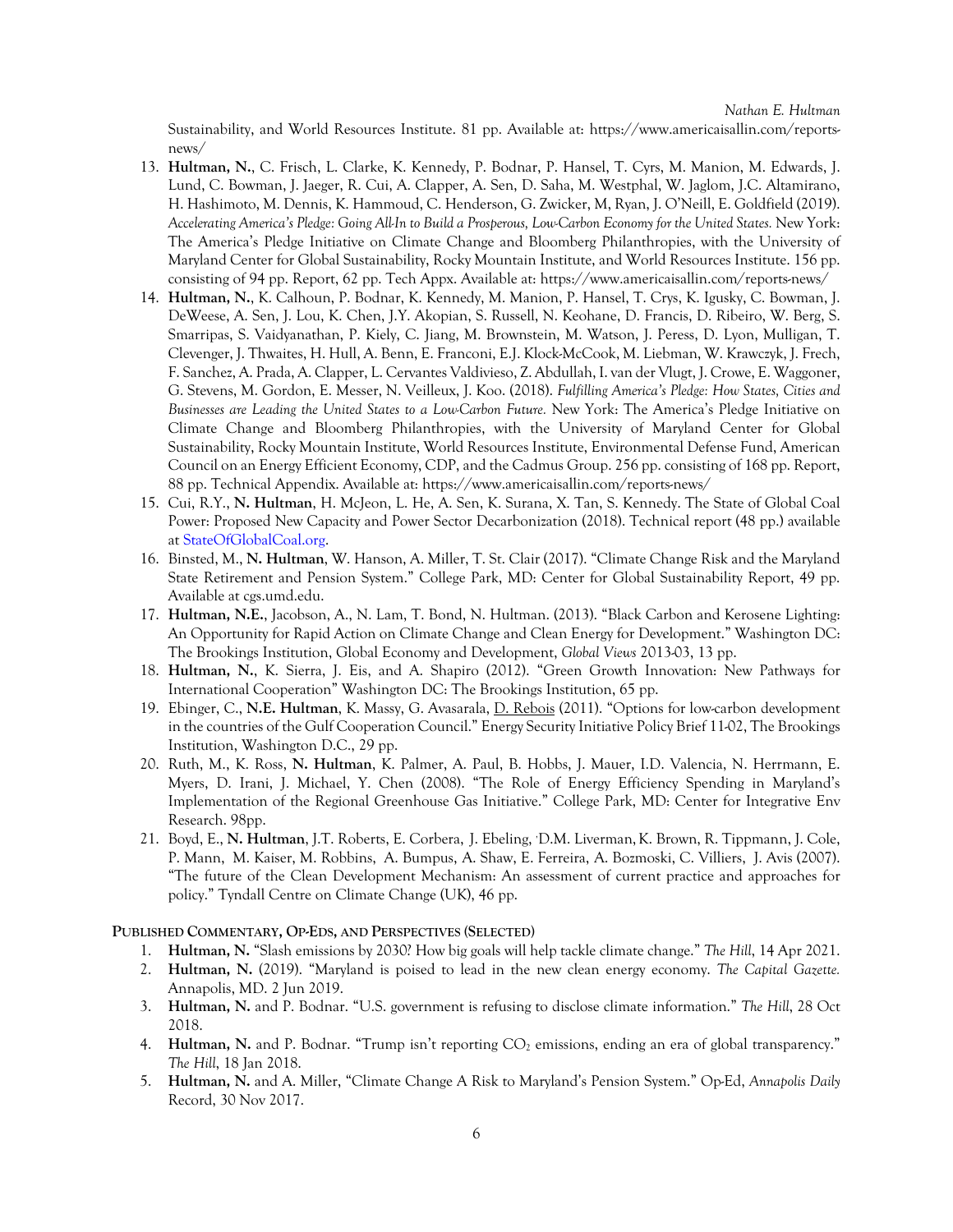- 6. **Hultman, N.,** with others (2009-2021), Over 50 essays, commentaries, podcasts, and videos on climate and energy published by The Brookings Institution, Washington, DC. *Recent highlights:* 
	- How the United States can return to credible climate leadership. With S. Gross (2021).
	- Building an ambitious U.S. climate policy from the bottom up. (2019).
	- Success from the UN climate summit will hinge on new ways to build national action. (2019).
	- Trump tried to kill the Paris agreement, but the effect has been the opposite. With P. Bodnar (2018).
	- What past experience tells us about the impact of new American solar tariffs. With M. Jeong (2018).
- 7. Koomey, J.G., **N. Hultman**, and A. Grübler (2017). A reply to "Historical construction costs of global nuclear power reactors". *Energy Policy* 102:640-643. doi:10.1016/j.enpol.2016.03.052
- 8. **Hultman, N.** and Koomey, J.G. (2013). "Three Mile Island: The driver of US nuclear power's decline?" *Bulletin of the Atomic Scientists.* 69(3) 63–70. doi: 10.1177/0096340213485949.
- 9. **Hultman, N.** (2008) "Risk, benefit, and choice: Is nuclear power the answer to future energy constraints?" *Environmental Practice* 10(2):41.
- 10. **Hultman, N.** (2007). "Science and society: To advocate or arbitrate? A review of *The Honest Broker: Making Sense of Science in Policy and Politics.*" *Science* 317: 900-901.
- 11. Baer, P., Harte, J., Haya, B., Herzog, A., **Hultman, N.**, Kammen, D. M., Norgaard, R. B., Holdren, J. and Raymond, L. S. (2001). "Atmospheric Ethics – Response." *Science*, 291:827-828.

## **POLICY BRIEFS (SELECTED)**

- 1. Cui, R., D. Cui, C. Dahl, C. Squire, L. Clarke, **N. Hultman** (2021). Policy Brief: A global plant-by-plant coal phase-out strategy. Center for Global Sustainability, 6 pp.
- 2. S. Yu, R. Cui, H. McJeon, **N. Hultman**, L. Clarke, B. Yarlagadda (2020). Five Strategies to Achieve China's 2060 Carbon Neutrality Goal. Center for Global Sustainability & Energy Foundation-China Policy Brief, 3 pp. Available at: go.umd.edu/china2060
- 3. **Hultman, N.** (2019). Building an ambitious US climate policy from the bottom up. Washington, DC: The Brookings Institution.
- 4. Victor, D.G., T. Stern, S. Ali, J. Ball, R. Duke, S. Gross, C. Kwauk, **N. Hultman**, J. Schuetz, and R. Tongia (2019). Around the halls: Brookings experts on what to watch for at the UN Climate Action Summit. Washington, DC: The Brookings Institution.
- 5. Cui, R.Y., **N. Hultman**, H. McJeon, L. He, A. Sen, K. Surana, X. Tan, S. Kennedy. The State of Global Coal Power: Proposed New Capacity and Power Sector Decarbonization (2018). Summary for Policy Makers (19 pp.), and Fact Sheet available at **StateOfGlobalCoal.org**.
- 6. **Hultman, N.** (2018). We're almost out of time: The alarming IPCC climate report and what to do next. Washington, DC: The Brookings Institution.
- 7. **Hultman, N.** and Edmonds, J. (2018). Scenarios to model long term climate strategies can help focus action today. UN Development Programme and WRI Long-Term Climate Strategies Expert Perspectives; pp. 100-105.
- 8. Stern, T., D.G. Victor, S. Gross, J. Ball, Y. Qi, **N. Hultman**, and T. Roberts (2018). Around the halls: Climate experts explain what to watch at this week's Global Climate Action Summit. Washington, DC: The Brookings Institution.
- 9. Galston, W.A., S. Gross, M. Muro, T. Roberts, R. Tongia, D.G. Victor, P.A. Wallach, R. Winthrop, C. Kwauk, **N. Hultman**, T. Stern, and V. Thomas (2017). Trump's Paris Agreement withdrawal: What it means and what comes next. Washington, DC: The Brookings Institution.
- 10. **Hultman, N.** (2016). Climate change and the Trump administration. Brookings Big Ideas Series. Washington, DC: The Brookings Institution.
- 11. **Hultman, N.** (2016). The Pivotal Role of the Next U.S. Administration in Delivering Global Climate Action. Advice to the Next Administration Series. Washington DC: The Brookings Institution. 3 pp.
- 12. Meltzer, J.P., **N. Hultman**, and C. Langley (2014). Low-Carbon Energy Transitions in Qatar and the Gulf Cooperation Council Region. Washington, DC: The Brookings Institution.
- 13. Jacobson, A., N. Lam, T. Bond, **N. Hultman**. (2013). Black Carbon and Kerosene Lighting: An Opportunity for Rapid Action on Climate Change and Clean Energy for Development. Washington DC: The Brookings Institution, Global Economy and Development, Global Views 2013-03, 13 pp.
- 14. **Hultman, N.** (2013). President Obama's Climate Address: What to Watch For. Washington, DC: The Brookings Institution.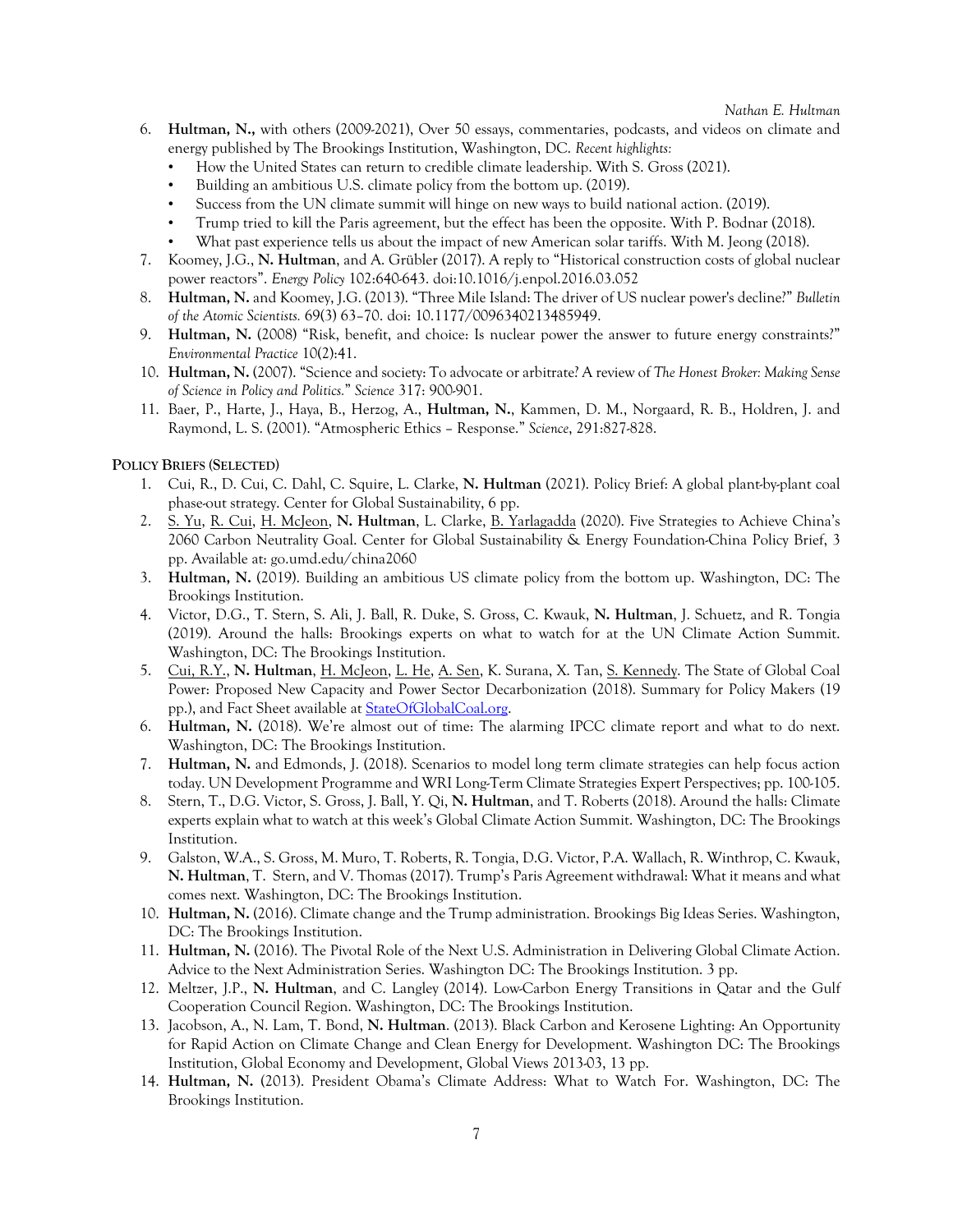- 15. Sierra, K., **N. Hultman**, and A. Shapiro (2012). Green Growth Innovation: Toward A New architecture for developing countries. Washington, DC: Brookings Institution, Global Economy & Development Policy Paper 2012-02, 10 pp.
- 16. **Hultman, N.**, K. Sierra, and A. Shapiro (2012). Innovation and Technology for Green Growth. Washington, DC: The Brookings Institution, Global Economy & Development Blum Roundtable Brief, 10 pp.
- 17. Ebinger, C., **N. Hultman**, K. Massy, G. Avasarala, D. Rebois (2011). "Options for low-carbon development in the countries of the Gulf Cooperation Council." Energy Security Initiative Policy Brief 11-02, The Brookings Institution, Washington D.C., 29 pp.
- **18. Hultman, N.**, K. Sierra, G. Carlock (2011). "Energy and Green Growth: Recasting the Options, Re-envisioning Sustainability" Washington, DC: The Brookings Institution for Club of Madrid, Washington D.C., Aug, 9 pp.
- 19. Koomey, J.G., and **N. Hultman** (2009). The Real Risk of Nuclear Power. Washington, DC: The Brookings Institution

#### **CONTRIBUTIONS TO SCIENTIFIC ASSESSMENTS**

- 1. West, T. O., N. P. Gurwick, M. E. Brown, R. Duren, S. Mooney, K. Paustian, E. McGlynn, E. L. Malone, A. Rosenblatt, **N. Hultman**, and I. B. Ocko, 2018: Chapter 18: Carbon cycle science in support of decision making. In *Second State of the Carbon Cycle Report (SOCCR2): A Sustained Assessment Report* [Cavallaro, N., G. Shrestha, R. Birdsey, M. A. Mayes, R. G. Najjar, S. C. Reed, P. Romero-Lankao, and Z. Zhu (eds.)]. U.S. Global Change Research Program, Washington, DC, USA, pp. 728-759, https://doi.org/10.7930/ SOCCR2.2018.Ch18.
- 2. Clarke L., K. Jiang, K. Akimoto, M. Babiker, G. Blanford, K. Fisher-Vanden, J.-C. Hourcade, V. Krey, E. Kriegler, A. Löschel, D. McCollum, S. Paltsev, S. Rose, P.R. Shukla, M. Tavoni, B.C.C. van der Zwaan, and D.P. van Vuuren, with H. Böttcher, K. Calvin, K. Daenzer, M. den Elzen, S. Dhar, J. Eom, S. Hoeller, N. Höhne, **N. Hultman**, P. Irvine, J. Jewell, N. Johnson, A. Kanudia, A. Kelemen, K. Keller, P. Kolp, M. Lawrence, M. Longden, J. Lowe, A. Frossard, P. de Lucena, G. Luderer, G. Marangoni, N. Moore, I. Mouratiadou, N. Petermann, P. Rasch, K. Riahi J. Rogelj, M. Schaeffer, S. Schäfer, J. Sedlacek, L. Sokka, C. von Stechow, I. Sue Wing, N. Vaughan, T. Wiertz, T. Zwickel. (2014) Chapter 6: Assessing Transformation Pathways. In: *Climate Change 2014: Mitigation of Climate Change. Contribution of Working Group III to the Fifth Assessment Report of the Intergovernmental Panel on Climate Change* [Edenhofer, O., R. Pichs-Madruga, Y. Sokona, E. Farahani, S. Kadner, K. Seyboth, A. Adler, I. Baum, S. Brunner, P. Eickemeier, B. Kriemann, J. Savolainen, S. Schlömer, C. von Stechow, T. Zwickel and J.C. Minx (eds.)]. Cambridge University Press, Cambridge, United Kingdom and New York, NY, USA. pp. 413–510.
- 3. Sathaye, J., O. Lucon, A. Rahman, J. Christensen, F. Denton, J. Fujino, G. Heath, S. Kadner, M. Mirza, H. Rudnick, A. Schlaepfer, A. Shmakin, with G. Angerer, C. Bauer, M. Bazilian, R. Brecha, P. Burgherr, L. Clarke, F. Creutzig, J. Edmonds, C. Hagelüken. G. Hansen, **N. Hultman**, M. Jakob, S. Kadner, M. Lenzen, J. Macknick, E. Masanet, Y. Nagai, A. Olhoff, K. Olsen, M. Pahle, A. Rabl. R. Richels, J. Roy, T. Schei, C. von Stechow, J. Steckel, E. Warner, T. Wilbanks, Y. Zhang (2011). Chapter 9: Renewable Energy in the Context of Sustainable Development. In: *IPCC Special Report on Renewable Energy Sources and Climate Change Mitigation* [O. Edenhofer, R. Pichs-Madruga, Y. Sokona, K. Seyboth, P. Matschoss, S. Kadner, T. Zwickel, P. Eickemeier, G. Hansen, S. Schlömer, C. von Stechow (eds)], Cambridge University Press, Cambridge, United Kingdom and New York, NY, USA. pp. 707-790. https://www.ipcc.ch/site/assets/uploads/2018/03/Chapter-9-Renewable-Energy-inthe-Context-of-Sustainable-Development-1.pdf

#### **INVITED LECTURES (SELECTED)**

- Discussant, "Korea's 2030 and 2050 Pathways" Inclusive Korea 2021 Conference. High-level Track 1.5 Conference, Korea Development Institute (2021).
- Keynote, "Transatlantic Leadership for Climate Neutrality?" High-level Transatlantic Lectures. Leuven Centre for Global Governance Studies and America Europe Fund, Brussels. With Jos Debelke. (2021)
- Keynote, China Energy Modeling Forum. "Accelerating America's Pledge: Scenarios for Decarbonization to 2030 and Beyond." Beijing, China (2020).
- Tsinghua University, School of Public Policy. "Accelerating America's Pledge: Subnational Action to Drive Global Climate Ambition." Beijing, China (2020).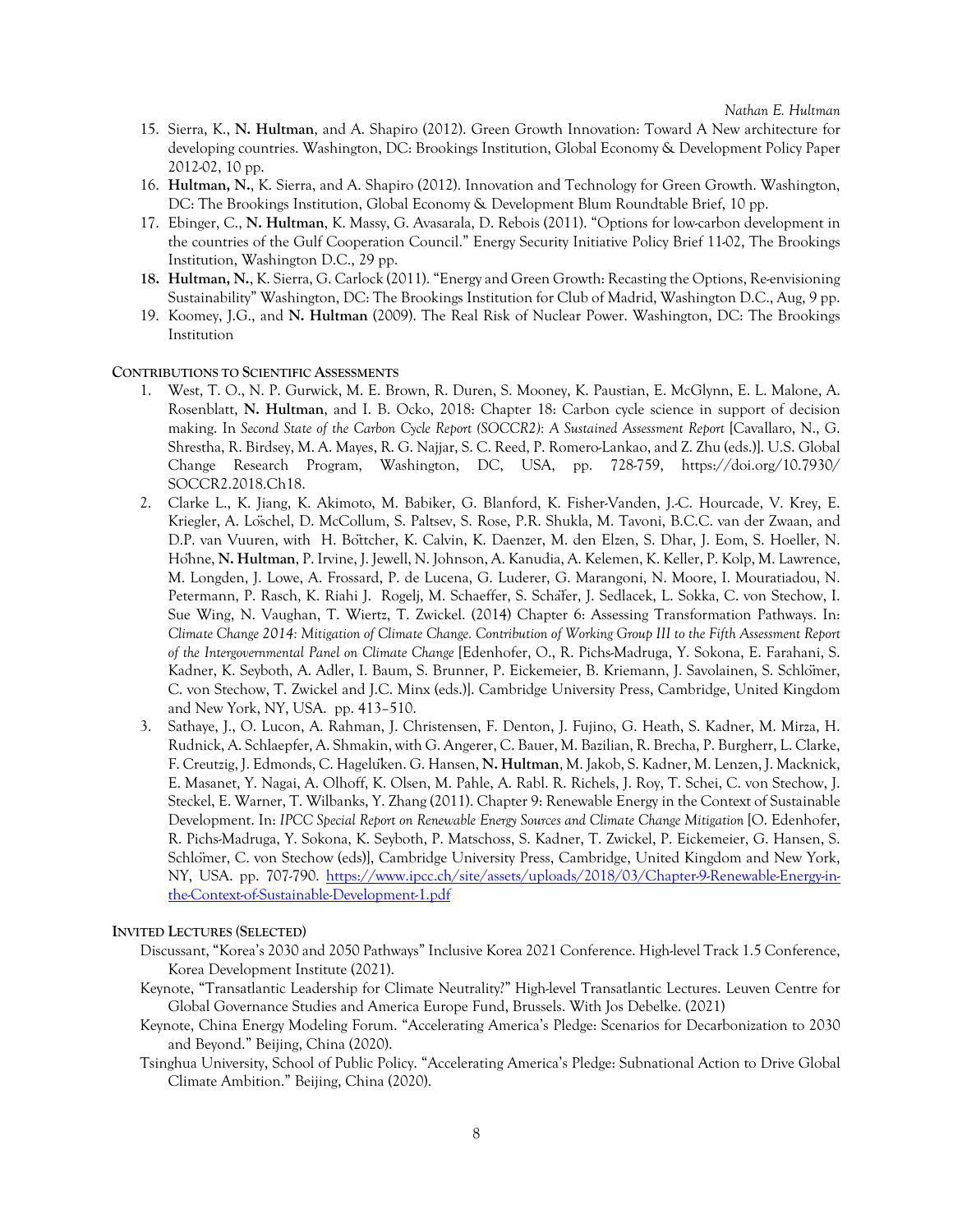- Peking University, College of Environmental Sciences & Engineering. "Accelerating America's Pledge: Scenarios for Decarbonization to 2030 and Beyond." Beijing, China (2020).
- Johns Hopkins University, School of Advanced International Studies. "America's Pledge and Beyond: Harnessing State, City, and Businesses Actions to Raise Climate Ambition Globally." Washington, DC (2019).
- United States Department of Energy. "How cities, states, and businesses are leading the United States to a lowcarbon future." Solar Energy Technologies Office Speaker Series. Washington, DC (2019).
- Harvard University Radcliffe Institute for Advanced Study. "Can we do it? 'The Undiscovered' in Climate Change." Cambridge, Mass. (2018).
- Princeton University, Andlinger Center for Energy and the Environment. "Fulfilling America's Pledge: How States, Cities, and Businesses Are Leading the United States to a Low-Carbon Future." Princeton, NJ (2018).
- MIT Energy Initiative. "The Engine of Ambition to Achieve the Paris Climate Goals." Cambridge, MA. (2017).
- Keynote, World Bank Treasury Annual Meeting. "Technology and Innovative Finance to Deliver on the Paris Goals." Washington, DC (2016).

*Earlier invited lectures (selected):* EPA Forestry and Agriculture GHG Modeling Forum (2016). World Resources Institute (2016). London School of Economics (2016). U.S. Department of Energy & U.S. Environmental Protection Agency, Washington, DC (2016). Global Green Growth Summit, Seoul, Korea (2013). University of São Paulo, Brazil (2013, 2009, 2008). Georgetown University at Qatar (2012). University of Bahrain (2010). The Atlantic Council and The National Intelligence Council. Washington, DC (2008). British Embassy in Washington (2007). United States Agency for International Development (2007). Yale University, School of Forestry and Environmental Sciences (2007).

#### **PANEL PRESENTATIONS AND OTHER ENGAGEMENT (SELECTED)**

Brookings Energy Security Roundtable (2020). "U.S. Climate Action to 2030."

Electric Power Research Institute (2020). "Electrification and Economy-Wide Analysis"

- Energy Transition and Coal Power Decarbonization Workshop, Beijing (2020). "Accelerating America's Pledge: Going All-In to Build a Prosperous, Low-Carbon Economy for the United States" Organized by Center for Global Sustainability with the Energy Research Institute (National Development and Reform Commission), North China Electric Power University, and NRDC-China, and hosted by Beijing University of Technology. Beijing, China.
- COP25 Madrid (2019). "Accelerating America's Pledge: Going All-In to Build a Prosperous, Low-Carbon Economy for the United States." UN Framework Convention on Climate Change, 25<sup>th</sup> Conference of Parties – COP25. Keynote presentation at America's Pledge Report Launch Event, U.S. Climate Action Center. High Level event included contributions from UNFCCC Executive Secretary Patricia Espinosa, UN Special Envoy for Climate Action Michael Bloomberg, Harrison Ford, and UK Central Bank President Mark Carney. Co-Organized by Bloomberg Philanthropies, University of Maryland Center for Global Sustainability, Rocky Mountain Institute, World Resources Institute, We Are Still In, and U.S. Climate Action Center. Madrid, Spain.
- COP25 Madrid (2019). "Needs for Mitigation Information and Mechanisms in the Global Stocktake." (2019). UN Framework Convention on Climate Change,  $25<sup>th</sup>$  Conference of Parties – COP25. Presentation at official UNFCCC Side Event, "Building an Inclusive Global Stocktake: Independent and transparent assessments for greater ambition." Organized by ClimateWorks. Madrid, Spain.
- European Union in Washington DC (2019). "Accelerating America's Pledge." European Union, Country Delegation Head Climate Councillors, Washington, DC.
- COP24 Katowice (2018). "Contributions of the Independent Global Stocktake to Mitigation in the Global Stocktake." UN Framework Convention on Climate Change, 24<sup>th</sup> Conference of Parties - COP24. Presentation at official UNFCCC Side Event, "In Formation: Laying the foundation for an inclusive Global Stocktake." Organized by ClimateWorks and Wuppertal Institute. Katowice, Poland.
- COP24 Katowice "America's Pledge and Beyond: Harnessing State, City, and Businesses Actions to Raise Ambition Globally." UN Framework Convention on Climate Change, 24<sup>th</sup> Conference of Parties - COP24. At official UNFCCC Side Event, "Raising Ambition by Linking National with Non-Party Action." Organized by University of Maryland Center for Global Sustainability. Katowice, Poland.
- U.N. Climate Week (2018). "America's Pledge and Beyond: Harnessing State, City, and Businesses Actions to Raise Ambition Globally." Climate Week 2018, Organized by the Climate Group. New York, NY.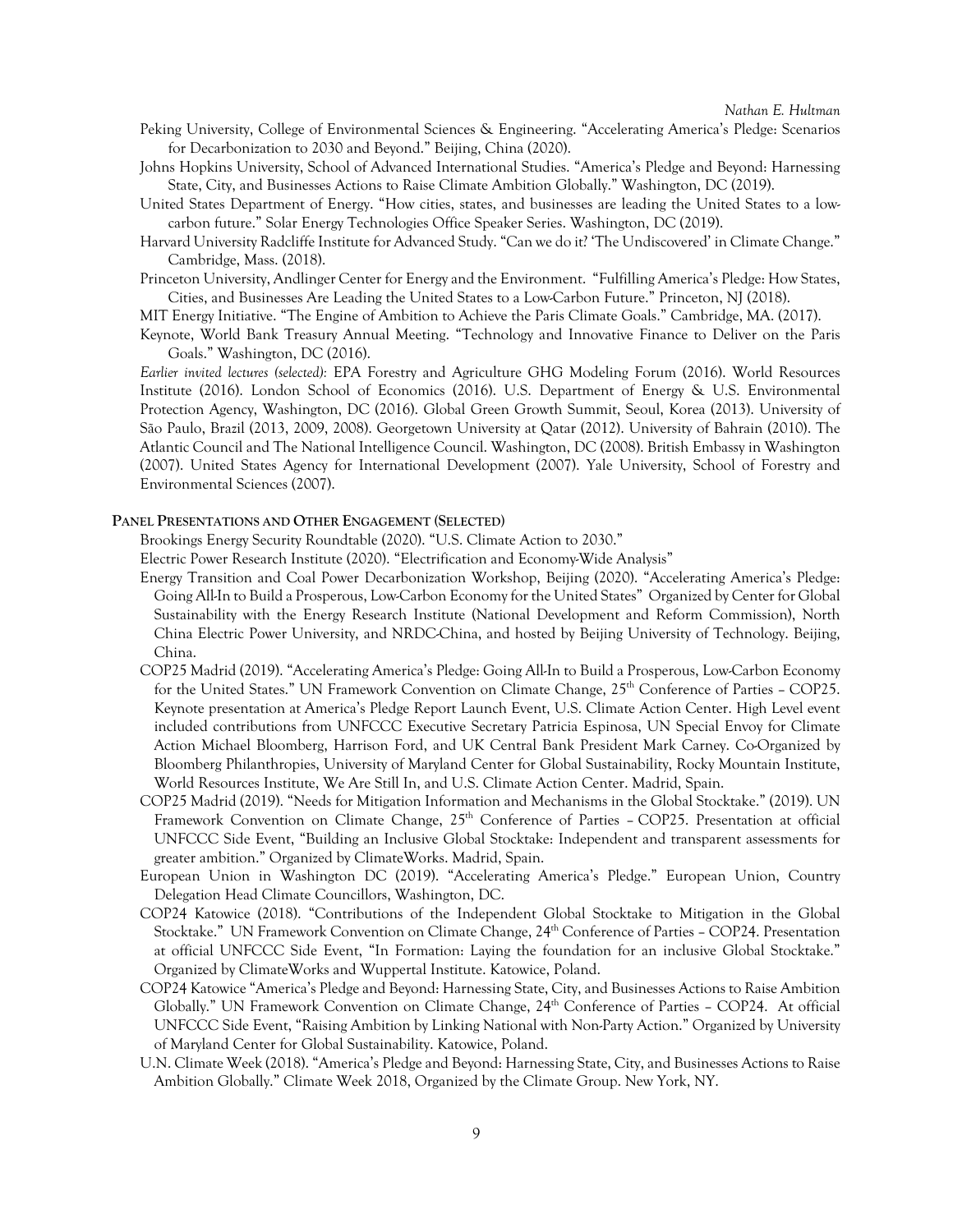- Global Climate Action Summit **(**2018). "Mid-Century Strategy Development and Progress." US-China Track 2 Dialogue on Long-Term Development Strategies. Organized by University of Maryland Center for Global Sustainability and Energy Foundation China. San Francisco, CA.
- Global Climate Action Summit **(**2018). "Fulfilling America's Pledge." San Francisco, CA.
- COP23 Fiji/Bonn (2017). "Integrating national SDG, NDC, and LTS processes with enhanced research capacity." UN Framework Convention on Climate Change,  $23<sup>nd</sup>$  Conference of Parties - COP23. At official UNFCCC Side Event, "Reframing the Climate Debate: Enhancing the Paris Agreement and SDG linkages." Co-organized by International Institute of Applied Systems Analysis (IIASA), University of Maryland Center for Global Sustainability, Ca'Foscari University, Venice (UNIVE), and Future Earth International. Bonn, Germany.
- UK Parliament (2016). "Low emissions development and energy security." At session, "Energy Security, Energy Access & Transparency." International Parliamentary Conference on Sustainability, Energy and Development. UK Parliament. London, UK.
- COP22 Marrakesh (2016). "Delivering Paris: Accelerating Ambition beyond 2025 through Improved Global NDC Practice." UN Framework Convention on Climate Change, 22<sup>nd</sup> Conference of Parties - COP22. At official Side Event, "Advancing (I)NDC implementation and ambition: bridging research and practice." Co-organized by NewClimate Institute, Netherland National Institute of Public Health and the Environment (RIVM), and University of Maryland Center for Global Sustainability. Marrakesh, Morocco.

*Earlier presentations (selected):* Center for Global Development, Washington, DC (2012). UN Conference on Sustainable Development (Rio+20) side event, Rio de Janeiro, Brazil (2012). COP16 Cancun side event, World Business Council on Sustainable Development (2010). 7th Transatlantic Energy Governance Dialogue, European Commission &, Global Public Policy Institute, Berlin, Germany (2010). Doha Carbon and Energy Forum. Doha, Qatar (2010). COP15 Copenhagen side event, University of Maryland; Watson Institute of International Studies, Brown University; Environmental Defense Fund (2009). Korea Development Institute & Association for Public Policy Analysis and Management, Seoul, Korea (2009). Embassy of Norway and Carnegie Institution, Washington, DC (2007).

#### **PANELS, WORKSHOPS, AND CONFERENCES ORGANIZED (SELECTED)**

- 1. Energy Transition and Coal Power Decarbonization Workshop, Beijing (2020). Organized by Center for Global Sustainability with the Energy Research Institute, National Development and Reform Commission; North China Electric Power University; and NRDC-China; and hosted by Beijing University of Technology. Keynote by Minister Xie Zhenhua. Beijing, China.
- 2. UN Framework Convention on Climate Change, 25<sup>th</sup> Conference of Parties COP25 (2019). Lead Organizer, "Collaborative Action for Higher Ambition: Linking Government, Non-Party Actors, & Analysis." Official UNFCCC Side Event Co-organized by University of Maryland Center for Global Sustainability, Union of Concerned Scientists, and Washington University. Madrid, Spain.
- 3. UN Framework Convention on Climate Change, 24<sup>th</sup> Conference of Parties COP24. (2018). Lead Organizer and Moderator for session: "Raising Ambition by Linking National with Non-Party Action." Official UNFCCC Side Event organized by University of Maryland Center for Global Sustainability. Katowice, Poland.
- 4. Global Climate Action Summit (2018). Co-Organizer and Moderator for panel, "Delivering Climate Action across All Actors." Co-Organized with The Brookings Institution and the University of California, Berkeley. San Francisco, CA.
- 5. UN Framework Convention on Climate Change, 23nd Conference of Parties COP23. (2017). Co-Organizer for session, "Reframing the Climate Debate: Enhancing the Paris Agreement and SDG linkages." Official UNFCCC Side Event co-organized by International Institute of Applied Systems Analysis (IIASA), University of Maryland Center for Global Sustainability, Ca'Foscari University, Venice (UNIVE), and Future Earth International. Bonn, Germany.
- 6. UN Framework Convention on Climate Change, 23nd Conference of Parties COP23 (2017). Lead Organizer and Moderator for session: "The Engine of Ambition: University Research and Engagement to Support Climate Action." Co-organized by University of Maryland Center for Global Sustainability, America's Pledge, We Are Still In, and the U.S. Climate Action Center. Bonn, Germany.
- 7. UN Framework Convention on Climate Change, 22<sup>nd</sup> Conference of Parties COP22 (2016). Co-Organizer for session, "Advancing (I)NDC implementation and ambition: bridging research and practice." Official UNFCCC Side Event co-organized by NewClimate Institute, Netherland National Institute of Public Health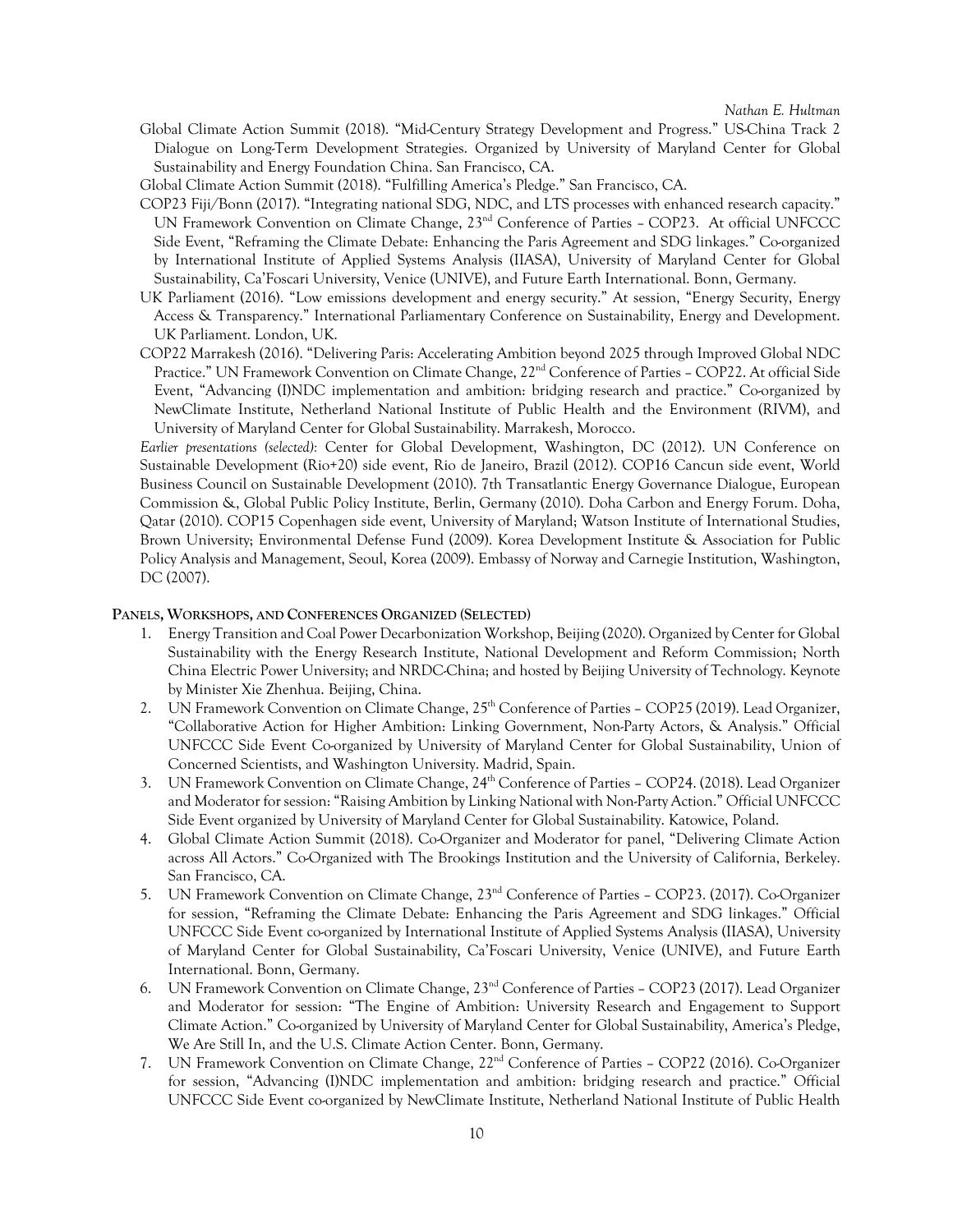and the Environment (RIVM), and University of Maryland Center for Global Sustainability. Marrakesh, Morocco.

- 8. UN Framework Convention on Climate Change, 22<sup>nd</sup> Conference of Parties COP22 (2016). Organizer and Moderator for session, "The Research for Climate Action Network: Advancing the Role of Universities and Research Organizations in Raising Climate Ambition." Keynote: Lord N. Stern, Grantham Institute, London School of Economics. Organized by University of Maryland Center for Global Sustainability with Government of United Arab Emirates. Marrakesh, Morocco.
- 9. Climate Action 2016 Summit (2016). CGS co-organized the first high-level conference after the Paris Agreement, co-hosting with a broad coalition of partners including the UN Secretary General, The World Bank, the GEF, The World Business Council fpr Sustainable Development, the Rockefeller Foundation.
- 10. The Implications of Paris Workshop (2016). Co-Organized by the University of Maryland Center for Global Sustainability and the Joint Global Change Research Institute. Contributions by Dr. Hoesung Lee (IPCC Chair), Jim Skea (IPCC Working Group 3 co-chair), and others from finance, government, private sector, research community, and other NGOs.
- 11. UN Conference on Sustainable Development (Rio+20). Moderator and Organizer for session, "Innovation and green growth for Developing Countries." Session organized by Brookings Institution. Rio de Janeiro, Brazil.
- 12. International Workshop on the Private Sector and Climate Change: Opportunities and Challenges in Emerging Economies (2011). Co-organized by: University of California, Santa Barbara, and the University of Maryland, and the Observer Research Foundation. New Delhi, India.
- 13. International Conference on Carbon Markets in Emerging Economies (2010). "The CDM and International Carbon Markets: Within and Beyond the UNFCCC." Co-organized by University of Maryland, University of California Santa Barbara, & University of São Paulo Institute for Advanced Studies. São Paulo, Brazil.
- 14. UN Framework Convention on Climate Change, 15th Conference of Parties COP15 (2009). Lead Organizer for official UNFCCC Side Event, and held at IETA venue: "Improving Carbon Markets: Environmental Integrity and Participant Perspectives.: Co-Organized by University of Maryland; Watson Institute of International Studies, Brown University; Environmental Defense Fund. Copenhagen, Denmark.

# **INTERNATIONAL POLICY MEETINGS**

## **U.N. Framework Convention on Climate Change**

*United States Delegation:* COP26 Glasgow (2021), COP21 Paris (2015), COP20 Lima (2014).

*Non-Governmental Observer:* COP25 Madrid (2019), COP24 Katowice (2018), SBSTA Bonn 2018, COP23 Fiji/Bonn (2017), COP22 Marrakesh (2016), SBSTA Bonn 2016, COP19 Warsaw (2013), COP18 Doha (2012), COP17 Durban (2011), COP16 Cancún (2010), COP15 Copenhagen (2009), SBSTSA Bonn (2007), COP7 Marrakesh (2001), COP6 The Hague (2000), COP4 Buenos Aires (1998), COP3 Kyoto (1997).

## **U.N. Conference on Sustainable Development:** *Non-Governmental.* Rio+20 meeting, Rio de Janeiro (2012)

## **PROFESSIONAL SERVICE (SELECTED)**

**Governmental Service: Input to United States of America climate engagements** *(details on request)*

- *The Long-Term Strategy of the United States of America: Pathways to Net-Zero Greenhouse Gas Emissions by 2050*. U.S. Department of State and White House Executive Office of the President. Washington, DC (2021). https://www.whitehouse.gov/wp-content/uploads/2021/10/US-Long-Term-Strategy.pdf
- U.S.-China Joint Glasgow Declaration on Enhancing Climate Action in the 2020s (2021). https://www.state.gov/u-s-china-joint-glasgow-declaration-on-enhancing-climate-action-in-the-2020s/
- The Global Methane Pledge (2021). https://www.state.gov/united-states-european-union-and-partnersformally-launch-global-methane-pledge-to-keep-1-5c-within-reach/
- *2016 Second Biennial Report of the United States to the United Nations Framework Convention on Climate Change*. Washington, DC: U.S. Department of State. 75 pp.
- The Nationally Determined Contribution of the United States of America (2014–15)
- Paris Agreement (2015)
- U.S.-China Joint Announcement (2014), U.S.-Brazil Joint Statement (2015), U.S.-China Joint Statement (2015); Other bilateral U.S. consultations (2014–15)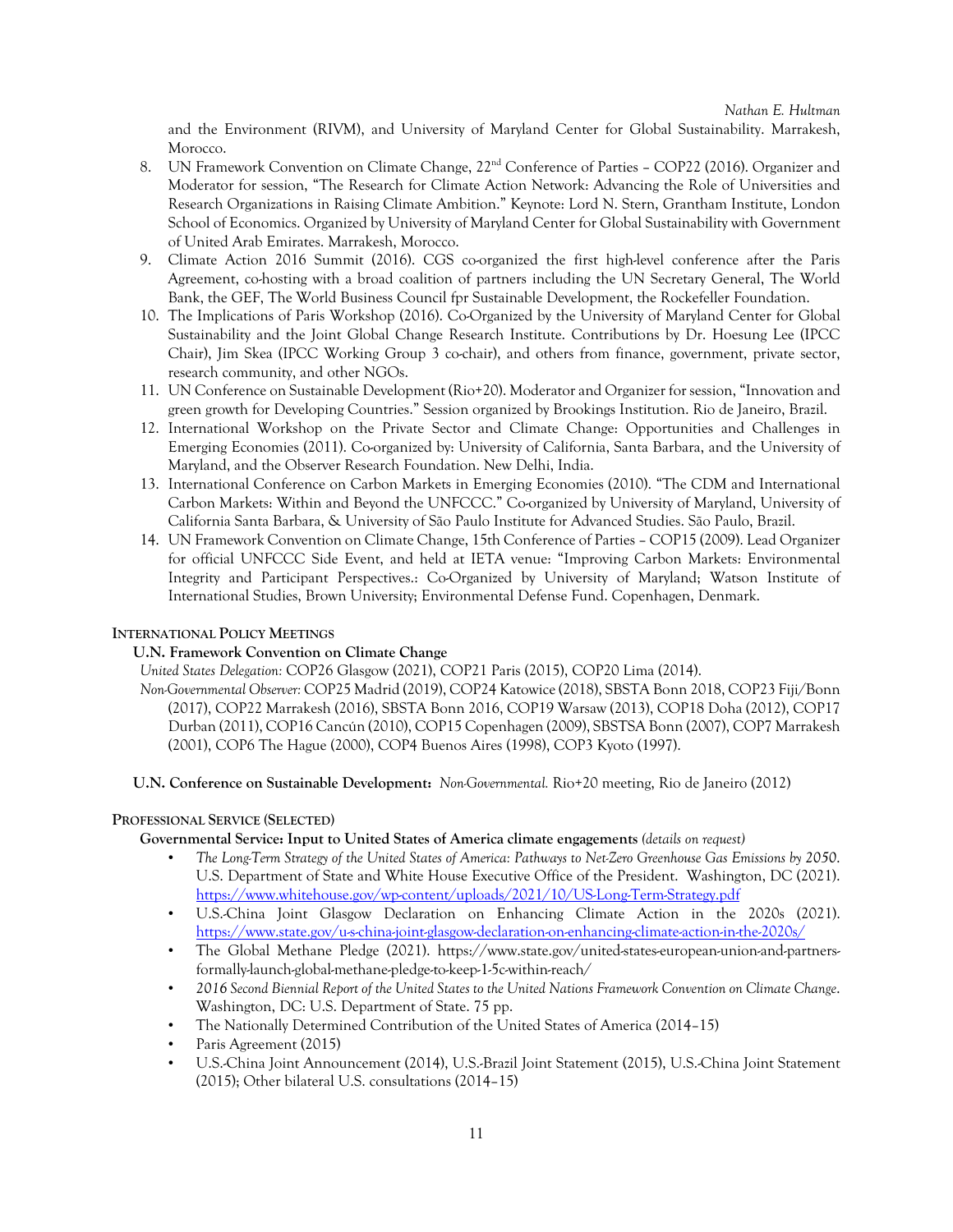#### **Non-governmental service: Legislative Testimony and Other Non-Governmental Input to Policy Discussions**

- 1. **Center for Global Sustainability** (2021-22). Diverse inputs to U.S. government climate processes: U.S. NDC, U.S. Long Term Strategy, U.S. bilateral engagements with approximately 15 countries
- 2. **Hultman, N.** (2019). Testimony to United States Congress, House of Representatives, Energy & Commerce Committee, Environment and Climate Change Subcommittee. Hearing on "We'll always have Paris: Filling the Leadership Void Caused by Federal Inaction on Climate Change." Feb 28, 8 pp. Available at: https://energycommerce.house.gov/committee-activity/hearings/hearing-on-we-ll-always-have-paris-filling-theleadership-void-caused-by
- 3. **Hultman, N.** (2018). Testimony to the State of Maryland General Assembly. Hearing on "House Bill 993: Maryland Pension Climate Change Risk Act," Feb 22, 5 pp.
- 4. **Hultman, N.** (2018) Testimony to the State of Maryland General Assembly, Appropriations Committee with Office of the Attorney General. Hearing on "Trump Administration's proposed repeal of the Clean Power Plan." Jan 11, 5 pp.
- 5. **Hultman, N.** (2012). "Science, Technology, & Innovation for Development" United Nations General Assembly: ECOSOC.
- 6. **Hultman, N.** (2010). Testimony to the State of Maryland General Assembly, Senate Finance Comm & House Economic Matters Committee. Hearing on "Solar PV and RPS policy in Maryland: Evaluating the Rationale for increased support." Feb 16.
- 7. **Hultman, N.** (2010). Testimony to the State of Maryland General Assembly, Senate Finance Commmittee. Hearing on "SB 1067: Task Force on Solar Hot Water Systems in Prince George's County." Mar 23.
- 8. **Hultman, N.** (2009). Testimony to the State of Maryland General Assembly, Joint Committee on Information Technology & Biotechnology. Hearing on "Clean Energy Innovation: International Experience and Lessons for Maryland." Oct 7.
- **Reviewer: Academic Journals:** *Science, PNAS, Global Env. Change; Nature Climate Change; Energy Policy; Climate Policy, Env. Sci. & Tech.; Ecol. Econ.; Accounting, Organizations, & Society; J. of Env. & Dev.; J. of Greenhouse Gas Measurement & Mgmt.; Atmosphere; Policy Studies J.*; *The Geog. J.; Env. Sciences; Rev. of Policy Res.; Envt. & Planning C; Afr. J. of Env. Sci. & Tech.; Georgetown J. of Intl. Affairs.* **Academic Presses:** Cambridge Univ. Press; Routledge Press; Earthscan Press; **Funding Agencies:** National Science Foundation; AAAS India-US Science & Technology Forum. **International Organizations:** IPCC, World Bank.
- **Media. TV:** BBC World Service, PBS NewsHour, CNN, C-SPAN, Bloomberg, Al Jazeera, Fox Business, NHK Japan, German Television News, CGTN. **Radio:** NPR-Morning Edition, NPR-Marketplace, NPR-Here and Now, NPR-Diane Rehm & Kojo Nnamdi, Bloomberg, BBC Radio, Deutsche Welle. **Print:** *New York Times, Wall Street Journal, Washington Post, Politico, The Hill, Forbes, Financial Times, Los Angeles Times, Science*, *Nature, WIRED*, *Vox, Grist*, *Axios, NBC News, ABC News, E&E, Neue Zürcher Zeitung, Xinghua, Exame* (Brazil), *Correio Braziliense* (Brasília), *Al-Riyadh (S*audi Arabia), *Sankei Shimbun* (Japan), *Auckland Herald*, *Sydney Morning Herald, The Australian, roughly 20 other international outlets.*

#### **TEACHING AND MENTORING**

#### **Courses Taught**

**University of Maryland**: Climate Science and Policy (PLCY 798); Energy & Climate Policy (PLCY 699); Global Environmental Problems (PLCY 741); Practicing Public Policy (PLCY 688); Introduction to Sustainability (PLCY 301); Cross-examining Climate Change

**Georgetown University**: Climate Science and Policy; The Future of World Energy; Quantitative Methods for Policy; Science and Technology in the Global Arena; Science, Nature, and Environmental Values.

#### **Postdoctoral Advisees**

Mengye Zhu (2021–), Kathleen Kennedy (2021–), Jiehong Lou (2020–21), Morgan Edwards (2018–20), Anna Ebers Broughel (2017–19)